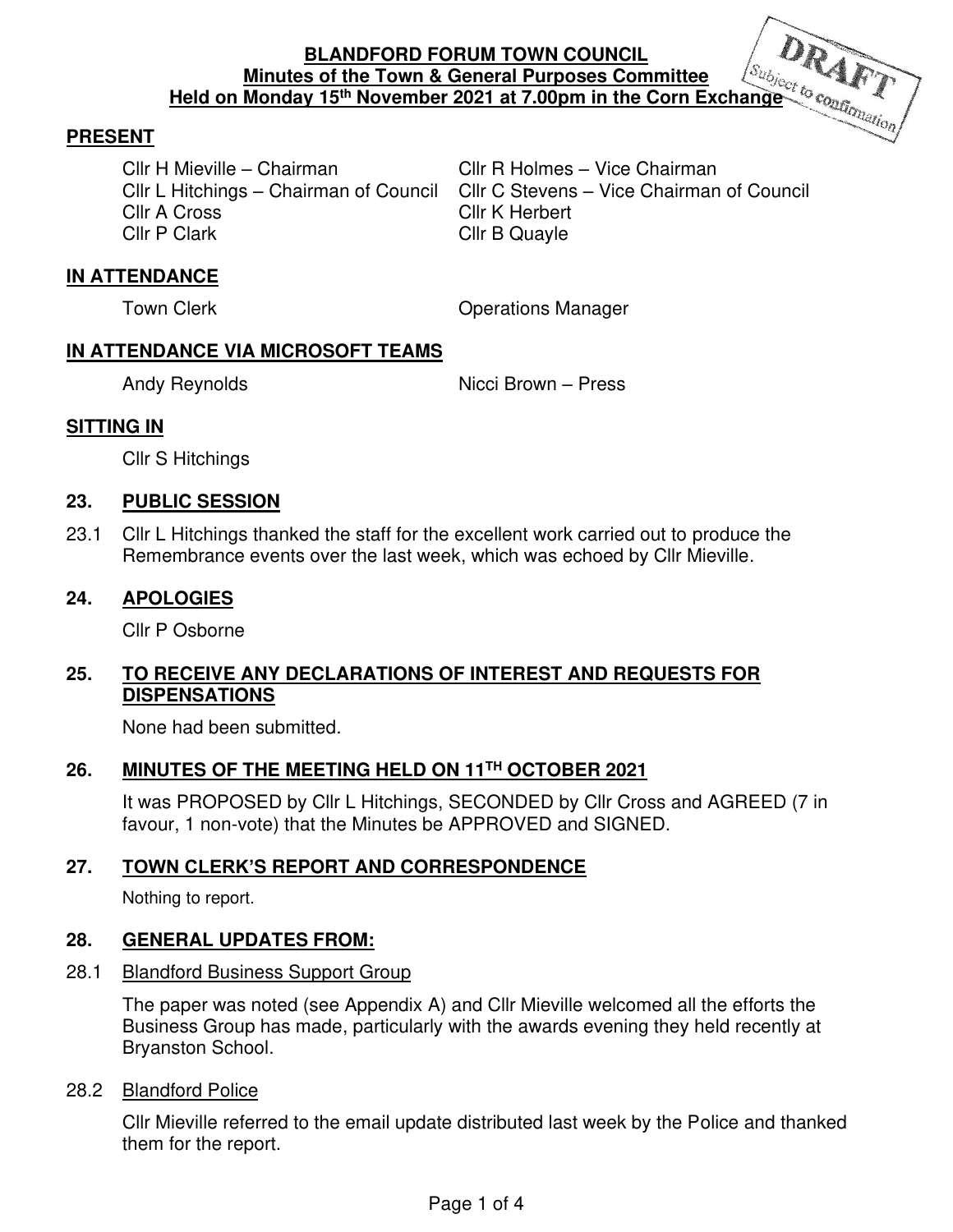# **28. GENERAL UPDATES FROM:**

#### 28.3 Market Manager

 We now have ten stalls at the Saturday market, and it is going well. The Market Manager thanked Councillors for their ongoing support with the reduced pitch fees, which helps to both attract – and retain – stall holders, and Cllr Mieville thanked him for his efforts to improve the market.

28.4 Town Team

Nothing to report.

#### **29. DORSET COUNCIL HIGHWAYS**  ٦

#### 29.1 To consider the installation and maintenance of a memorial bench

The paper was noted (see Appendix B).

It was PROPOSED by Cllr Cross, SECONDED by Cllr L Hitchings and AGREED unanimously that

**The Committee approves the request for maintenance of this bench and associated expenditure authority for the installation of the bench using funds from budget line 1042 New Benches (Expenditure Authority: General Power of Competence, Localism Act 2011, S1-8), subject to the bench being of the same manufacturer of its existing benches and the design is to be approved by the Town Clerk.** 

**ACTION: TOWN CLERK** 

Cllr Stevens suggested that the possibility of a shelter is looked in to, and officers will explore this and bring it back to the committee at a future meeting.

**ACTION: TOWN CLERK** 

### **30. TO CONSIDER A REQUEST FROM THE RECREATION & AMENITIES COMMITTEE TO CONTRIBUTE TOWARDS THE CCTV SYSTEM AT THE FOOTBALL PAVILION**

The paper was noted (see Appendix C).

It was PROPOSED by Cllr L Hitchings, SECONDED by Cllr Stevens and AGREED unanimously that

**The Committee resolves to contribute towards the CCTV system at the Football Club, offering 50% of the costs totalling £900 subject to BUFC complying with regulations regarding the management of such a system and the Town Council and Police having access should it be required. The CCTV budget line will be used (1340) (Expenditure Authority: Localism Act 2011 s1- 8).** 

# **ACTION: TOWN CLERK**

# **31. REVIEW OF TOWN & GENERAL PURPOSES BUDGETS TO 28TH OCTOBER 2021**

Cllr Quayle raised discrepancies between the figures in the report and the budget papers.

31.1 Analytical Review of Revenue Budget

The paper was noted (see Appendix D).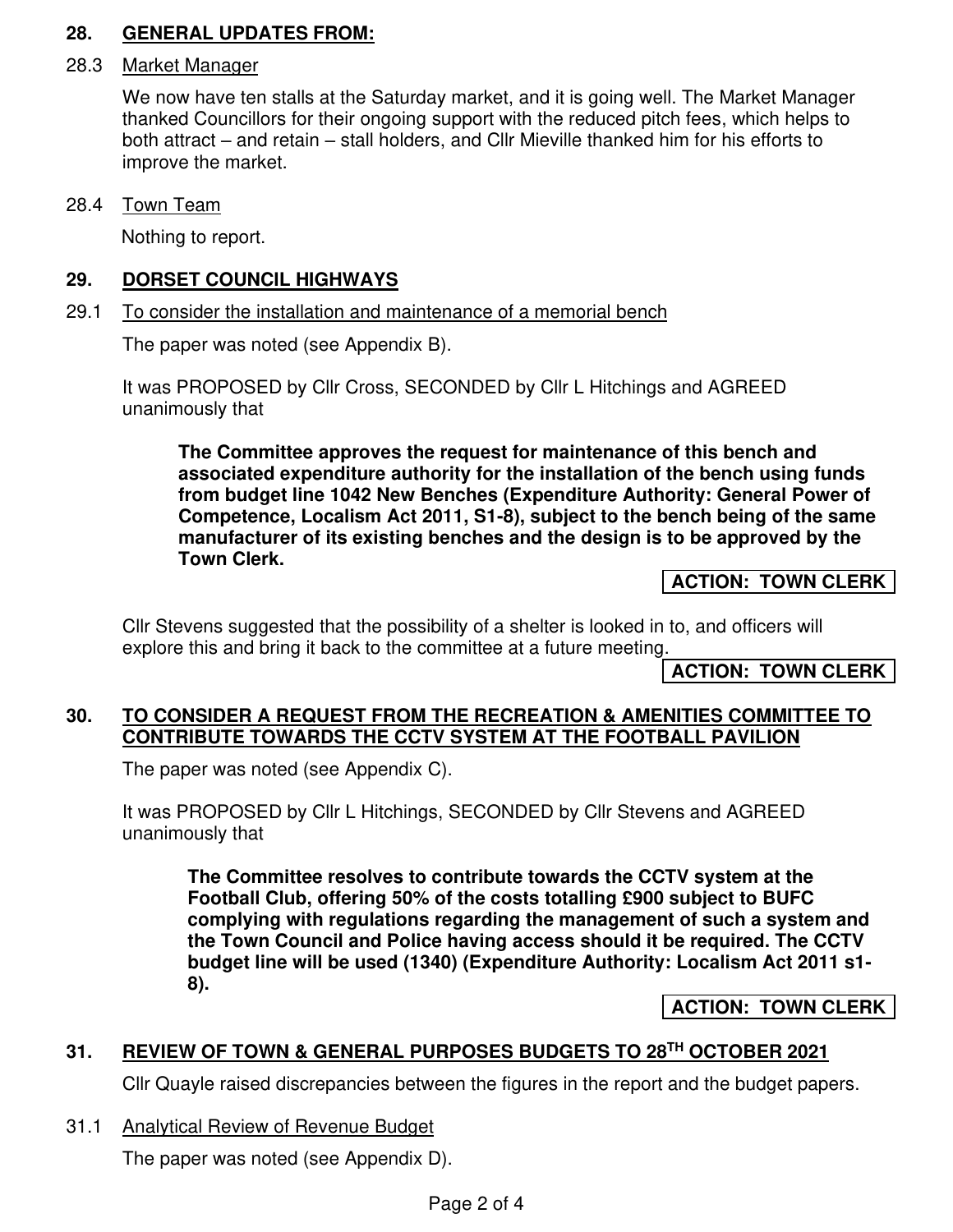# **31. REVIEW OF TOWN & GENERAL PURPOSES BUDGETS TO 28TH OCTOBER 2021 (cont.)**

31.2 Review of Earmarked Reserves

The paper was noted (see Appendix E).

31.3 Reserve Accounts

The paper was noted (see Appendix F).

### **32. CONSIDERATION OF THE PROPOSED BUDGET FOR THE YEAR 2022/2023 AND RECOMMENDATION TO FINANCE & STAFFING COMMITTEE MEETING**

32.1 Revenue Budget

This budget has not yet been prepared and will be presented to the Finance & Staffing Committee meeting in December.

### 32.2 Earmarked Reserves

The paper was noted (see Appendix G).

In addition to the information in the report, the Town Clerk suggested viring the balance of the DC Highways budget line (£10,162) but Cllr Quayle felt the budget line should remain in place as the committee might wish to use it to provide additional pavement cleaning on behalf of Dorset Council.

It was PROPOSED by Cllr L Hitchings, SECONDED by Cllr Mieville and AGREED (6 in favour, 1 against, 1 abstention) that

#### **A total of £5,000 is vired from the DC Highways budget line 1021 to the new budget line 1043 for the Queen's Jubilee events and any remaining balance is transferred back to 1021 after June 2022.**

**ACTION: TOWN CLERK** 

It was PROPOSED by Cllr L Hitchings, SECONDED by Cllr Holmes and AGREED (7 in favour, 1 against) that **a RECOMMENDATION is made to the Finance & Staffing Committee that**

**The Town & General Purposes Committee Earmarked Reserves budget is approved at £10,500 for the 2022/2023 financial year.** 

# **ACTION: FINANCE & STAFFING COMMITTEE**

#### 32.3 Reserve Accounts

The paper was noted (see Appendix H).

It was PROPOSED by Cllr L Hitchings, SECONDED by Cllr Cross and AGREED (5 in favour, 1 against, 2 abstentions) that

# **£500 is added to the Railway Arches budget line.**

It was PROPOSED by Cllr L Hitchings, SECONDED by Cllr Holmes and AGREED (6 in favour, 1 against, 1 abstention) that

# **The CCTV budget line is not added to.**

Page 3 of 4